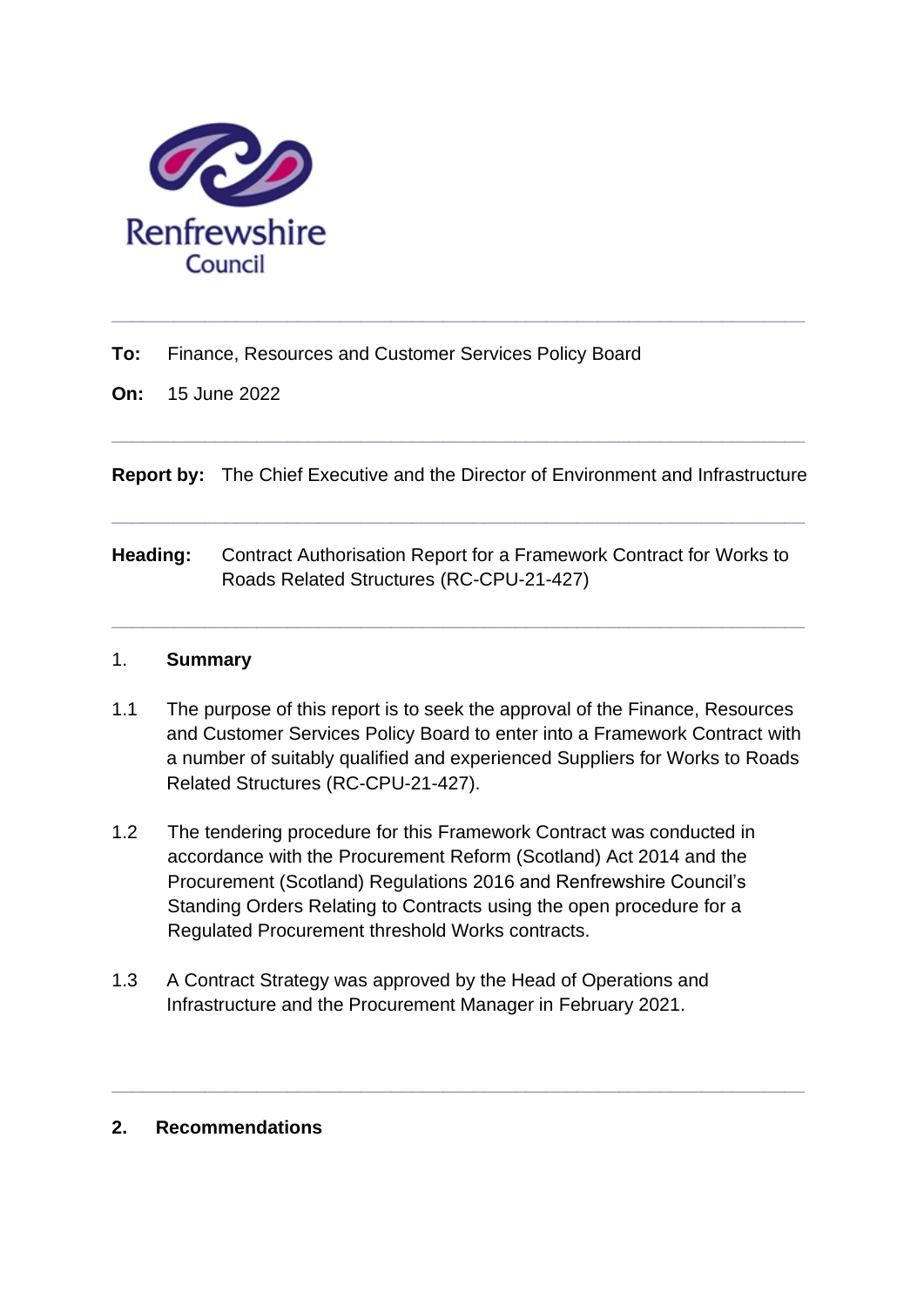- 2.1 It is recommended that the Finance, Resources and Customer Services Policy Board:
	- 2.1.1 Authorise the Head of Corporate Governance to enter into a Framework Contract for Works to Roads Related Structures (RC-CPU-21-427) ("Framework Contract") with each of the Suppliers shown in 3.11;
	- 2.1.2 Note the cumulative spend made under this Framework Contract will be up to the maximum value of £2,000,000 excluding VAT;
	- 2.1.3 Note that the Framework Contract is intended to commence on 11 July 2022 or alternatively, the date confirmed in the Council's Letter of Acceptance issued to each Supplier and will be for a period of two years with the Council having the sole option to extend on two (2) separate occasions for a period of up to twelve (12) months on each occasion;
	- 2.1.4 Note Call -Off Contracts made under this Framework Contract will be awarded by way of a Package Order using the selection procedure or the quotation procedure contained in the Framework Contract. Selection of the most appropriate procedure is at the discretion of the Council and will be subject to Council Standing Orders Relating to Contracts, the requirements of the individual Package Order (Call-off Contract) for the works and the need to secure best value.

## **3. Background**

- 3.1 Renfrewshire Council has a statutory obligation to maintain roads related structures within the Council boundary.
- 3.2 This Framework Contract includes repairs, maintenance and improvements of roads related structures.

**\_\_\_\_\_\_\_\_\_\_\_\_\_\_\_\_\_\_\_\_\_\_\_\_\_\_\_\_\_\_\_\_\_\_\_\_\_\_\_\_\_\_\_\_\_\_\_\_\_\_\_\_\_\_\_\_\_\_\_\_\_\_\_\_\_\_\_\_\_\_\_\_\_\_\_\_\_\_\_\_\_**

- 3.3 The Framework Contract will be formed under the NEC3 Framework Contract April 2013 with bespoke Z Clauses. Call-off Contracts awarded under the Framework Contract will be formed using the NEC3 Term Service Short Contract April 2013 with bespoke Z Clauses.
- 3.4 The Framework Contract was tendered as a Regulated Threshold Works Contract in accordance with the Procurement Reform (Scotland) Act 2014 and the Procurement (Scotland) Regulations 2016, as amended and Council Standing Orders relating to Contracts using the Open Procedure. The contract notice was published on the Public Contracts Scotland portal on 28 March 2022. The tender documents were available for download through the Public Contracts Scotland – Tender portal.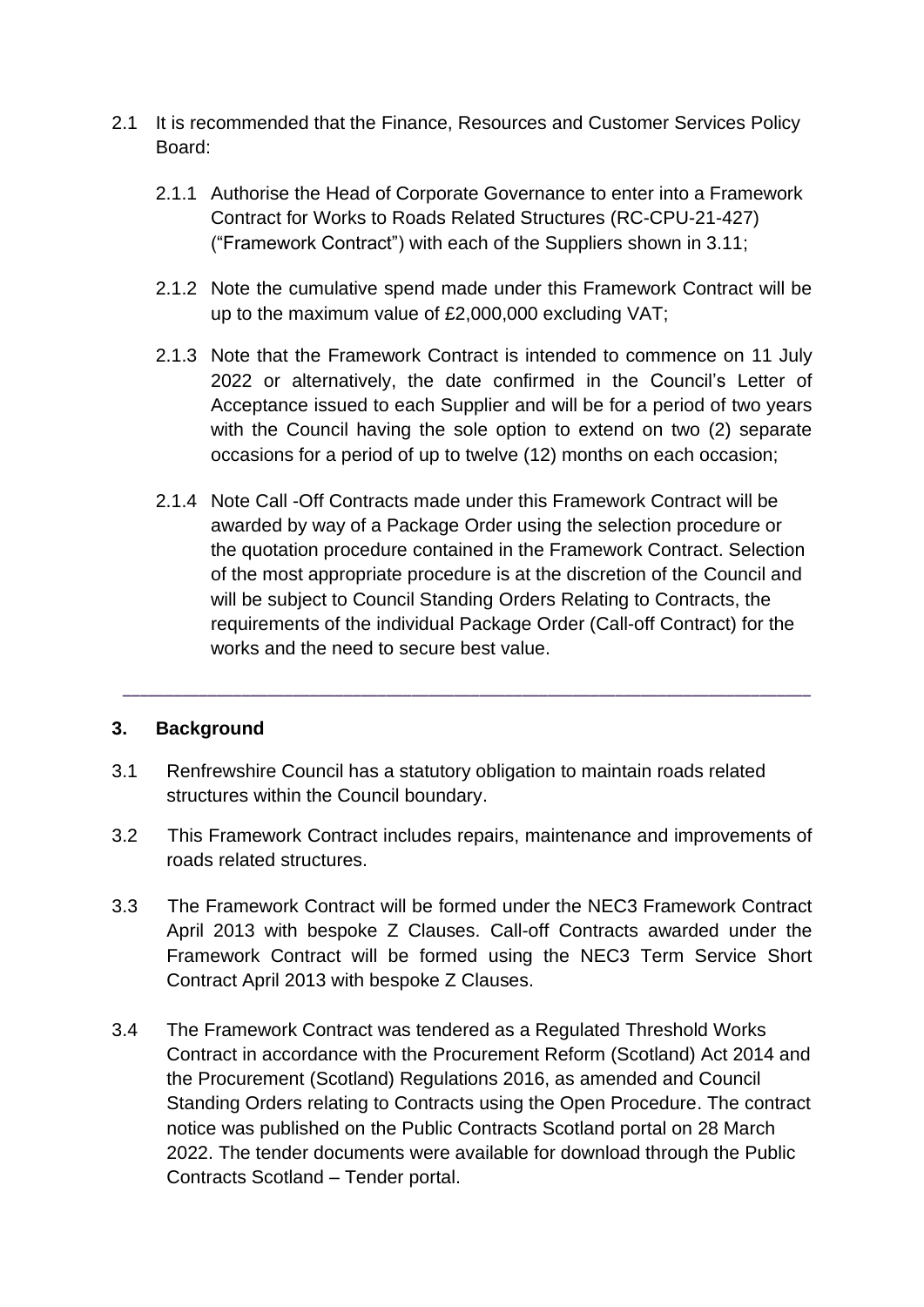- 3.5 During the tendering period, eighteen (18) companies expressed an interest in the Framework Contract. By the closing date set for return of electronic tenders, 12 noon on Thursday, 28 April 2022, five (5) companies provided a response, four (4) declined to respond and nine (9) failed to respond. The five (5) Tender Submissions received were evaluated by a panel comprising representatives from Environment and Infrastructure, Health and Safety, Risk and the Corporate Procurement Unit.
- 3.6 One (1) bid was rejected at this stage as the Invitation to Tender had a selection requirement which placed a limit on fee percentages Tenderers were to include within their Tender Submission. The Invitation to Tender stipulated that Tenderers who tendered a fee percentage in excess of this limit would have their bid rejected.
- 3.7 The remaining Tenderers were evaluated against a pre-determined set of criteria in the form of the Single Procurement Document, SPD (Scotland). All four (4) remaining Tenderers satisfied the Council's requirements in respect of their responses to the SPD (Scotland).
- 3.8 The technical and commercial responses contained in each Tender Submission were scored against the award criteria of 30% technical (Quality) and 70% commercial (Price). The scores achieved by each Tenderer are noted as follows:

| Tenderer                              | Price  | Quality | Total  |
|---------------------------------------|--------|---------|--------|
| W I & A Gilbert Limited               | 55.72% | 28.75%  | 84.47% |
| <b>Geo-Structural Ltd</b>             | 70.00% | 7.50%   | 77.50% |
| <b>Mackenzie Construction Limited</b> | 40.05% | 28.75%  | 68.80% |
| <b>Taziker Industrial Limited</b>     | 20.15% | 28.75%  | 48.90% |

- 3.9 The Invitation to Tender stipulated that it was anticipated that four (4) Suppliers would be approved for inclusion in the Framework Contract. However, the Council reserved the right to increase or decrease the number of Suppliers as deemed appropriate by the Council.
- 3.10 The Framework Contract ordering procedures contains the selection procedure and the quotation procedure. Where the selection procedure is applied then the Supplier ranked first will be invited to apply for the Package Order (Call-Off Contract). Should the first ranked Supplier reject the invitation, the second ranked Supplier will be invited to apply for the Package Order (Call-Off Contract) and so on until the Package Order has been awarded.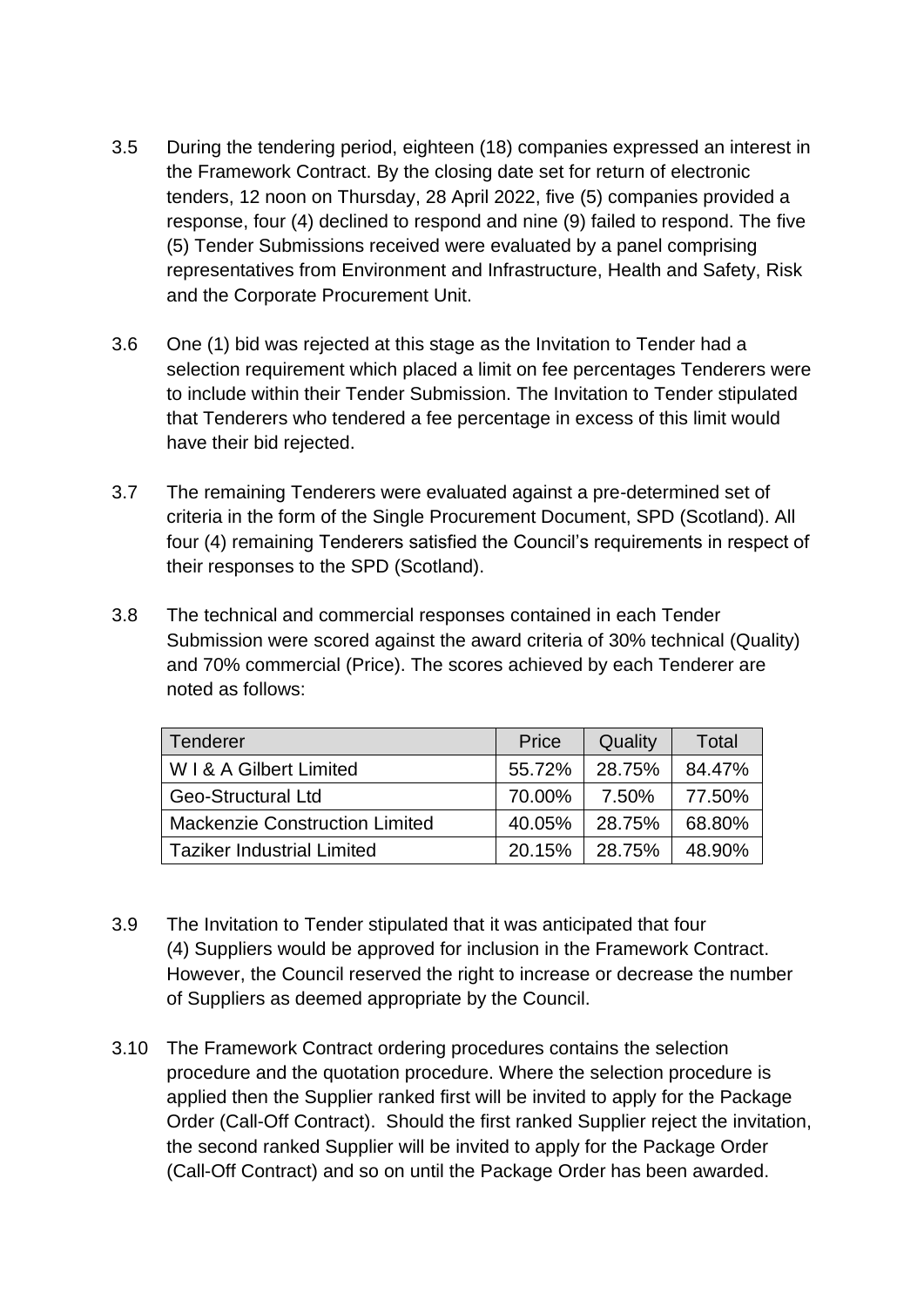Where the quotation procedure is used the Package Order will be awarded to the most economically advantageous tenderer.

3.11 The Supplier ranking information for the first year of the Framework Contract is as follows:

| Lot 1 – Carriageway Resurfacing       |                |  |
|---------------------------------------|----------------|--|
| <b>Tenderer</b>                       | Ranking on Lot |  |
| W I & A Gilbert Limited               | 1st            |  |
| <b>Geo-Structural Ltd</b>             | 2nd            |  |
| <b>Mackenzie Construction Limited</b> | 3rd            |  |

- 3.12 The ranking will be fixed for the first year of the Framework Contract. From the end of the first year and no later than 2 months prior to each anniversary of the start date, Suppliers may submit an application for price increase or decrease in accordance with the terms of the Framework Contract for the purpose of re-evaluating the Suppliers' competitiveness. This annual reevaluation will be in respect of prices and rates only. Where the revised prices and rates are accepted by the Council these will replace any earlier prices and rates quoted by that Supplier. The Council shall evaluate the new prices and rates and add this score to the quality score achieved by each Supplier in the original evaluation of Tender submissions for the Framework Contract. Suppliers will be re-ranked in accordance with the revised score. Where ranking positions are amended, the Council will notify all Suppliers awarded under this Framework Contract of their new ranking position prior to the commencement of the next year of the Framework Contract. The new ranking will apply for Package Orders (Call-Off Contracts) awarded after that anniversary of the Framework Contract.
- 3.13 All Suppliers accepted onto this Framework Contract have committed to providing Community Benefits. The level of Community Benefits provided will be based on the value of any Package Orders (Call-Off Contracts) awarded to each Supplier. The Community Benefits to be delivered will be in line with the Council's Community Benefits Outcome Menu.

**\_\_\_\_\_\_\_\_\_\_\_\_\_\_\_\_\_\_\_\_\_\_\_\_\_\_\_\_\_\_\_\_\_\_\_\_\_\_\_\_\_\_\_\_\_\_\_\_\_\_\_\_\_\_\_\_\_\_\_\_\_\_\_\_\_\_\_**

## **Implications of the Report**

- 1. **Financial** The cost of all Package Orders (Call-Off Contracts) issued under this Framework Contract will be met by the individual Service budgets.
- 2. **HR & Organisational Development** Not applicable.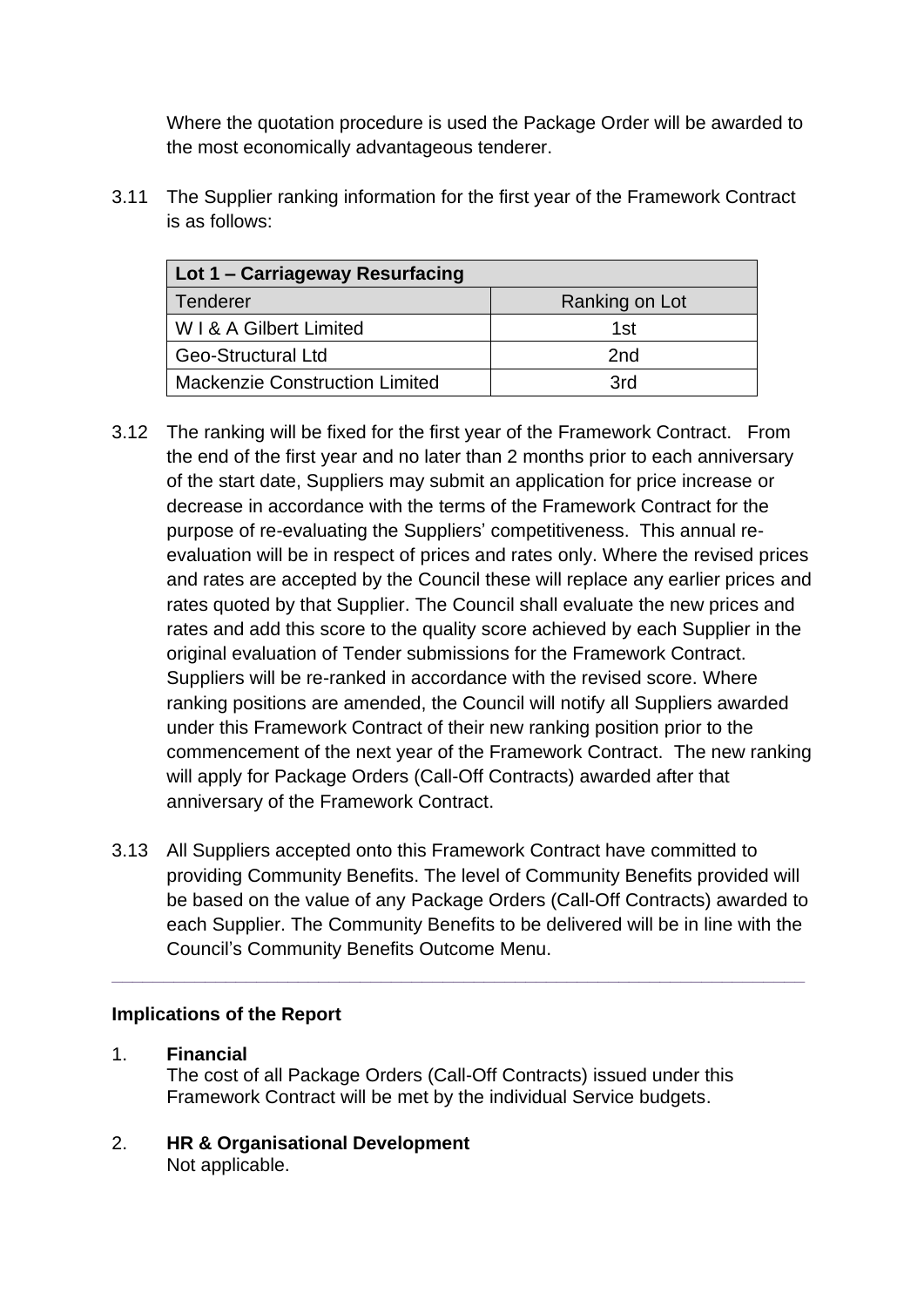## 3. **Community/Council Planning**

Reshaping our place, our economy and our future – the Framework Contract proposed will support the delivery of this outcome.

### 4. **Legal**

The tendering procedure for this Framework Contract was conducted in accordance with.

### 5. **Property/Assets**

The Council's roads infrastructure will be maintained to a high standard.

### 6. **Information Technology**

No Information Technology implications have been identified or are anticipated.

### 7. **Equality & Human Rights**

The recommendations contained within this report have been assessed in relation to their impact on equalities and human rights. No negative impacts on equality groups or potential for infringement of individuals' human rights have been identified arising from the recommendations contained in the report. If required following implementation, the actual impact of the recommendations and the mitigating actions will be reviewed and monitored, and the results of the assessment will be published on the Council's website.

## 8. **Health & Safety**

All Suppliers health and safety credentials were evaluated by Corporate Health and Safety and met the Council's requirements regarding health and safety.

### 9. **Procurement**

The procurement procedures outlined within this report shall ensure that the Council meets is statutory requirements in respect of procurement procedures, efficiency and modern Government.

### 10. **Risk**

All Suppliers insurances have been assessed and evaluated to confirm that they have met the minimum requirements regarding insurable risk.

### 11. **Privacy Impact**

No Privacy Impact implications have been identified or are anticipated.

### 12*.* **Cosla Policy Position**

No Cosla Policy implications have arisen or anticipated*.*

### 13*.* **Climate Risk**